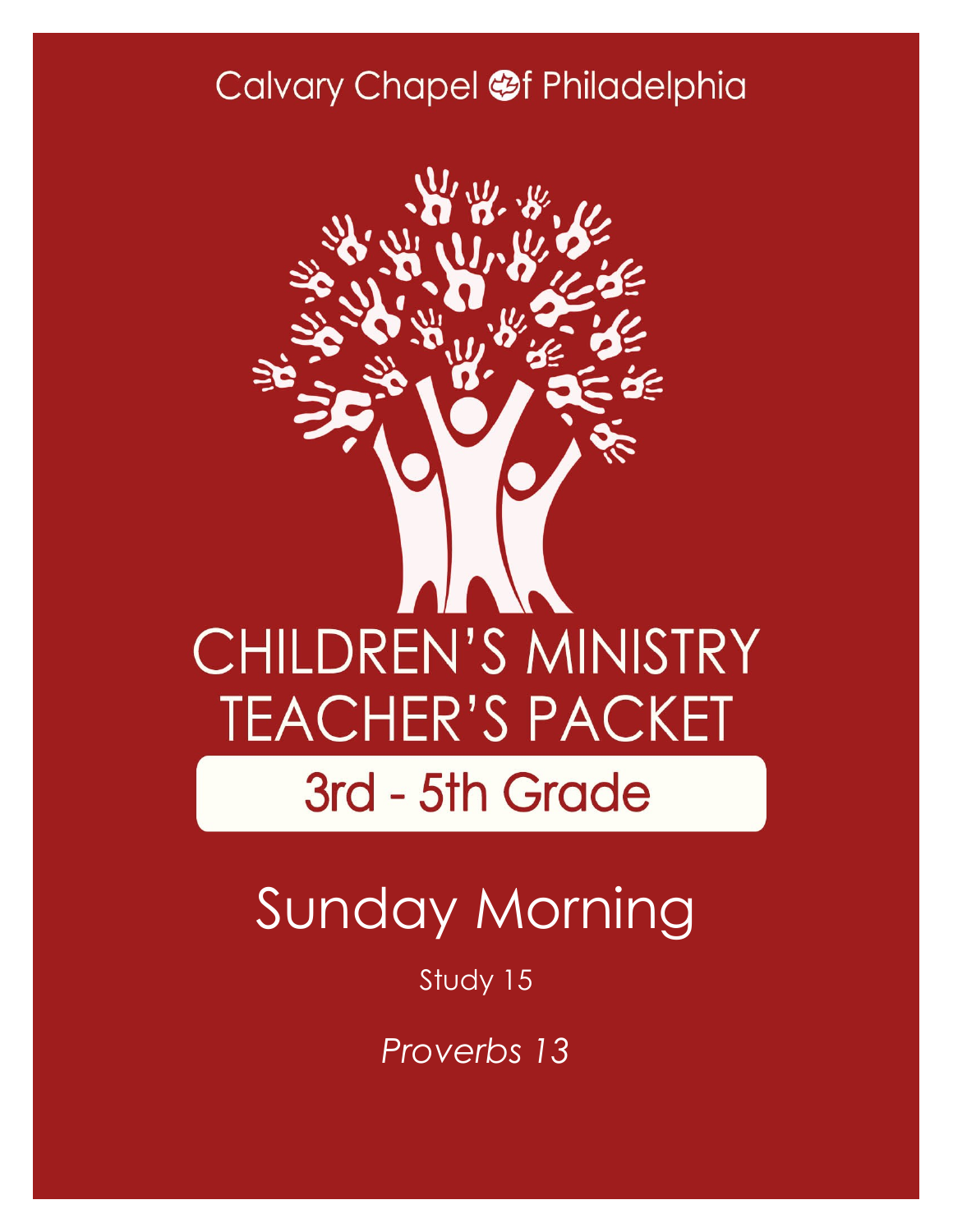### Proverbs 13

The Objective is the key concept for this weeks lesson. It should be the main focus of the study

These are the key verses that you will find helpful in teaching your study this week. The "Main passage" is the basis of the study, where the other verse support the objective of the lesson.

There is a memory verse for the students that relates to every study. If a student can memorize the verse for the following week you may give them a prize from the "reward box" found on your cart.

An introductory activity or question that will settle the class, draw their attention to the study and prepare their hearts for God's Word

**Objective** To show the students that, in general, obeying godly wisdom yields beneficial results on earth using a study of Proverbs 13.

**Key Verses** Proverbs 13—Main Teaching Passage

### **Memory Verse** - Proverbs 13:13

"He who despises the word will be destroyed, But he who fears the commandment will be rewarded."

### **Hook**

Review last week's memory verse, Proverbs 12:22.

Ask the students to raise their hand if they have learned their verse from last week. Then ask anyone who has learned any of our verses for this year to raise their hand. Ask them if they learned it to hide God's Word in their heart or if it was for candy.

Learning verses in Sunday School has an earthly reward (candy) as well as a heavenly one. As we will see today, this is true for many of the things we are told to do in God's Word.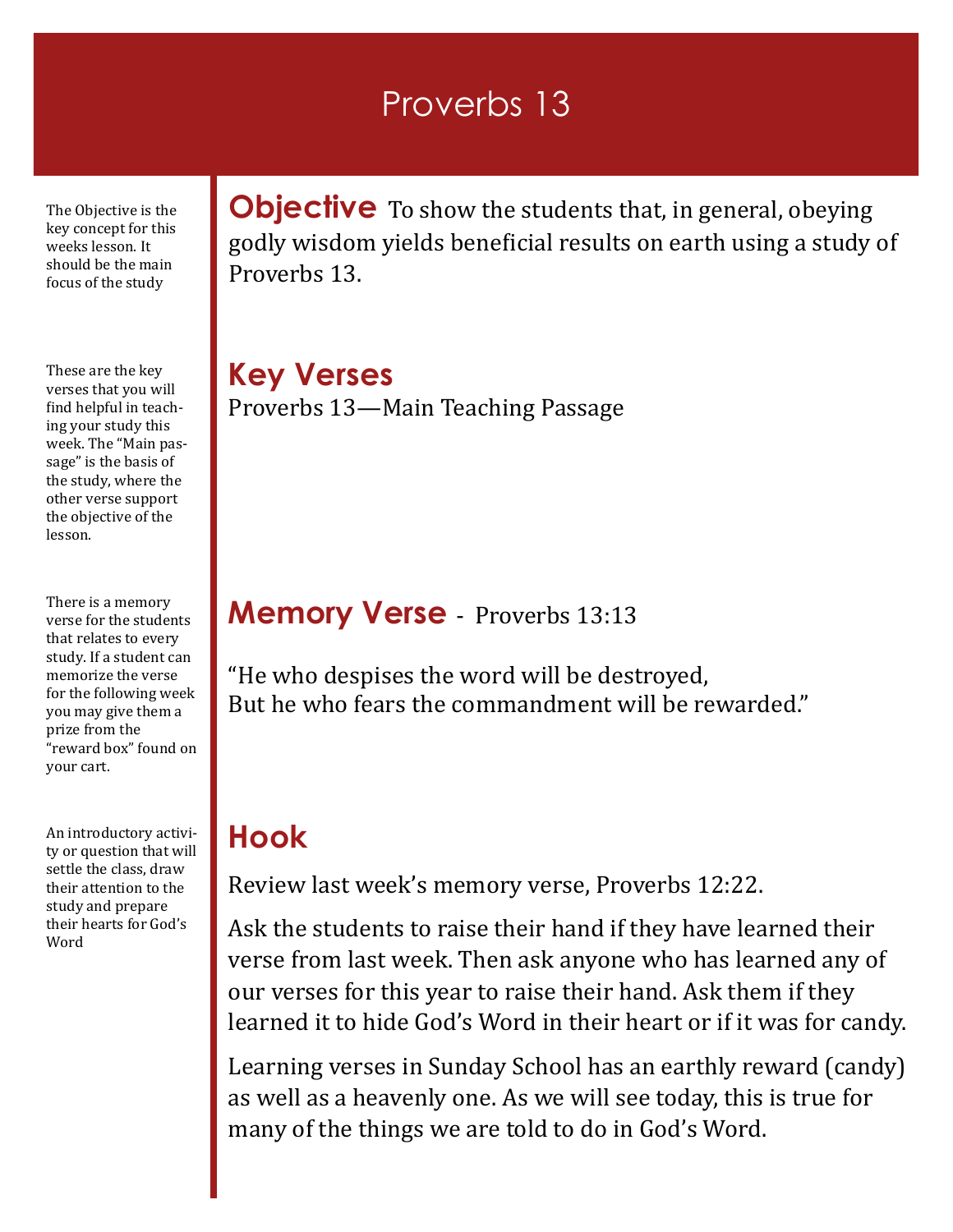What does the Bible say? This is where we will read a passage or series of passages that teach on the subject of the day.

## BOOK

Our chapter today looks at some of the benefits of living according to godly wisdom. The chapter begins (vs. 1) and ends (vs. 24) with a reminder that a father's discipline and correction yields positive results for the child and creates a more obedient child for the parents. These bookends put in context the parent's role in raising children who live according to godly wisdom.

Verses 2-3 talk about our words. How we choose to talk is like what we choose to eat. Some people choose to fill themselves with good speech, which leads to life. Others are filled with wicked or foolish talk, which has destructive consequences.

The topic of verse 4 is money. Working hard usually leads to economic success, but laziness can put a man into poverty and cause him difficulty. Verses 5-6 once again contrast the righteous man, who hates lying and leaves no room for people to accuse him of wrongdoing, and the wicked man, whose ways lead to his own destruction.

Verses 7-8 tell us that being rich isn't always a good thing. There are many who are rich, yet are completely empty inside, whereas there are many poor people who live much happier lives. Also, with riches can come a target, but no one targets a poor man in jealously of his wealth. Lasting joy, we find out in verse 9, comes from living a righteous life, not from riches. The joy of the wicked is short-lived and ends tragically.

In verse 10, we see that the prideful man is often destroyed by his pride in himself, but the wise man knows his limitations and seeks wise counsel for help. Verse 11 tells us that if we make money by deceiving people, we will lose that money, but those who work honestly for their money will see their riches increase. We are reminded in verse 12 that when we promise something to someone and don't deliver, we cause them pain, but when we come through, it leads to rejoicing.

Proverbs 13:13-15 is the central idea of this chapter: obedience to the Word of God will be rewarding, but rejection of Scripture will lead to destruction. The Bible is a source of life to all those who read it. Those who live a life according to godly wisdom will find life easier than those who oppose God and His ways.

We see in verse 16 that a fool can't hide for long. Wise men will act with wisdom, but fools will inevitable do something foolish. Verse 17 says when we are given a responsibility, it benefits us to do it the right way. The one who does his job wickedly will get into trouble.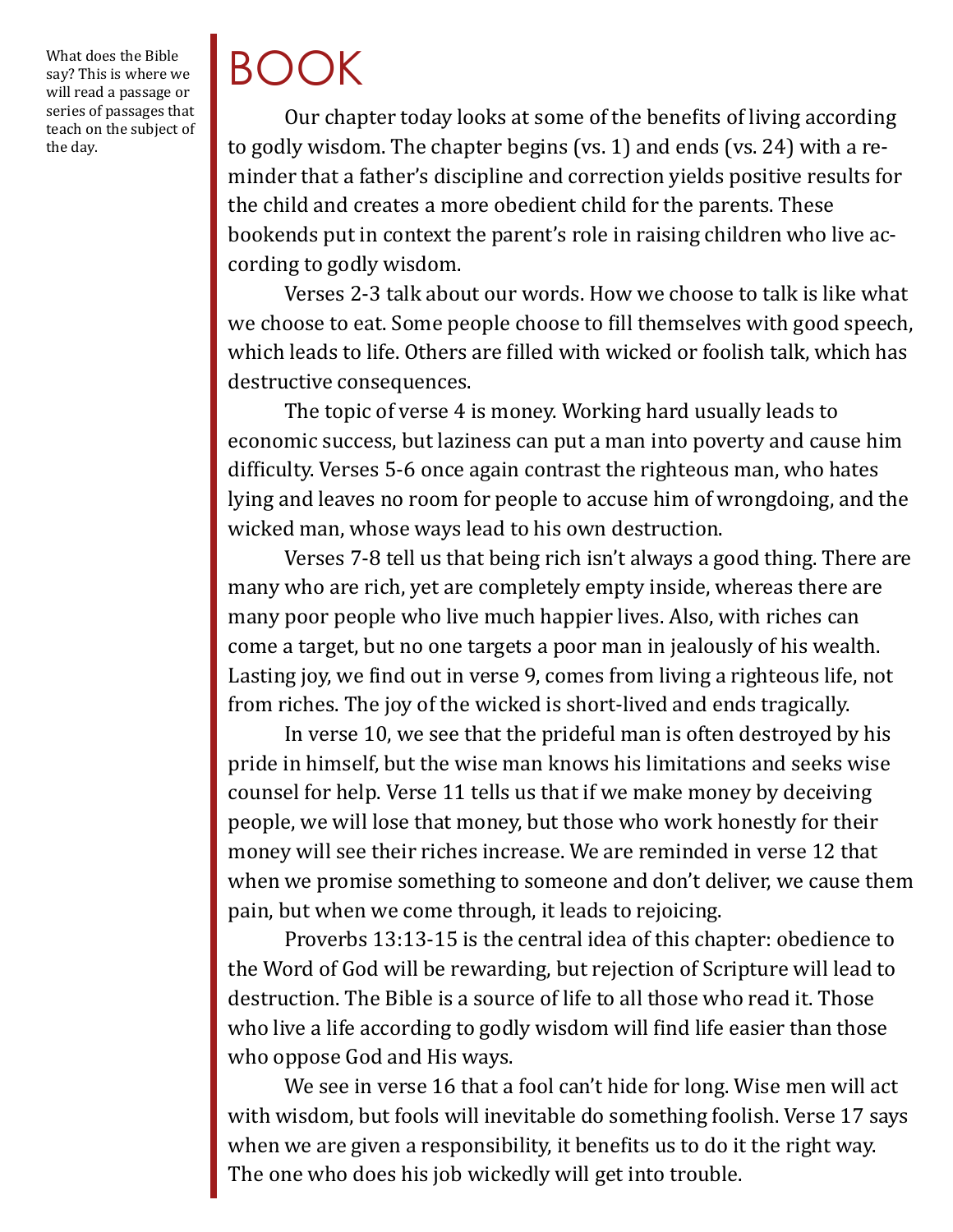## BOOK (Continued)

We see in verse 18-19 that the righteous person will listen to correction because it will help them accomplish their desires. The fool rejects rebuke because he would rather remain in his wickedness. Likewise in 20 we see that wise men choose righteous companions, while a fool spends time with the wicked and is destroyed. Verse 21 simply states that the unrighteous will receive bad things in their lives, but the righteous will see their lifestyle rewarded. In 22, we see the righteous man's riches extending to his fourth generation, while the wicked man's inheritance goes to someone more deserving.

Verse 23 reveals the tragic truth that the poor often have the capacity for great success, but because of injustice they are unable to achieve it. The chapter closes in verse 25 by saying that the righteous man will have a life of earthly satisfaction, whereas the wicked will be in poverty.

The interpretation/ exegesis of the passage. What does this passage mean? How does this passage apply to my life?

What is my response to this passage of Scripture? How should my life change according to what this passage teaches me? What are the practical things I can do throughout the week to make this true in my life.

## $\mathsf{L}(\mathsf{C})$

We are told in God's Word that we are to obey all of God's law because He is worthy and because it pleases and honors Him. This is our first and foremost reason for obeying the Lord. However, as we see in this chapter, following the lifestyle laid out in the Bible often yields positive results here on earth. God's commandments are not random. He gives them to us in love as our Father instructing His children because He knows what is best for us.

It is important to note, however, that obeying these commands does not guarantee a successful life. These are general life principles, not promises that are true in every situation. There are many cases where the righteous suffer or the wicked succeed, which is why benefits must not be the only reason we obey God. However, following God's wisdom does ensure that you will avoid certain difficulties that the wicked encounter.

## TOOK

As a class, memorize Proverbs 13:13.

Review the lesson by going over the reasons why it is important to live our lives according to the Bible. What are the results of such a life?

**Pray:** Thank the Lord for the wisdom of His Word. Ask for the strength to live according to godly wisdom.

**Family activity:** What are some earthly benefits of living according to God's wisdom?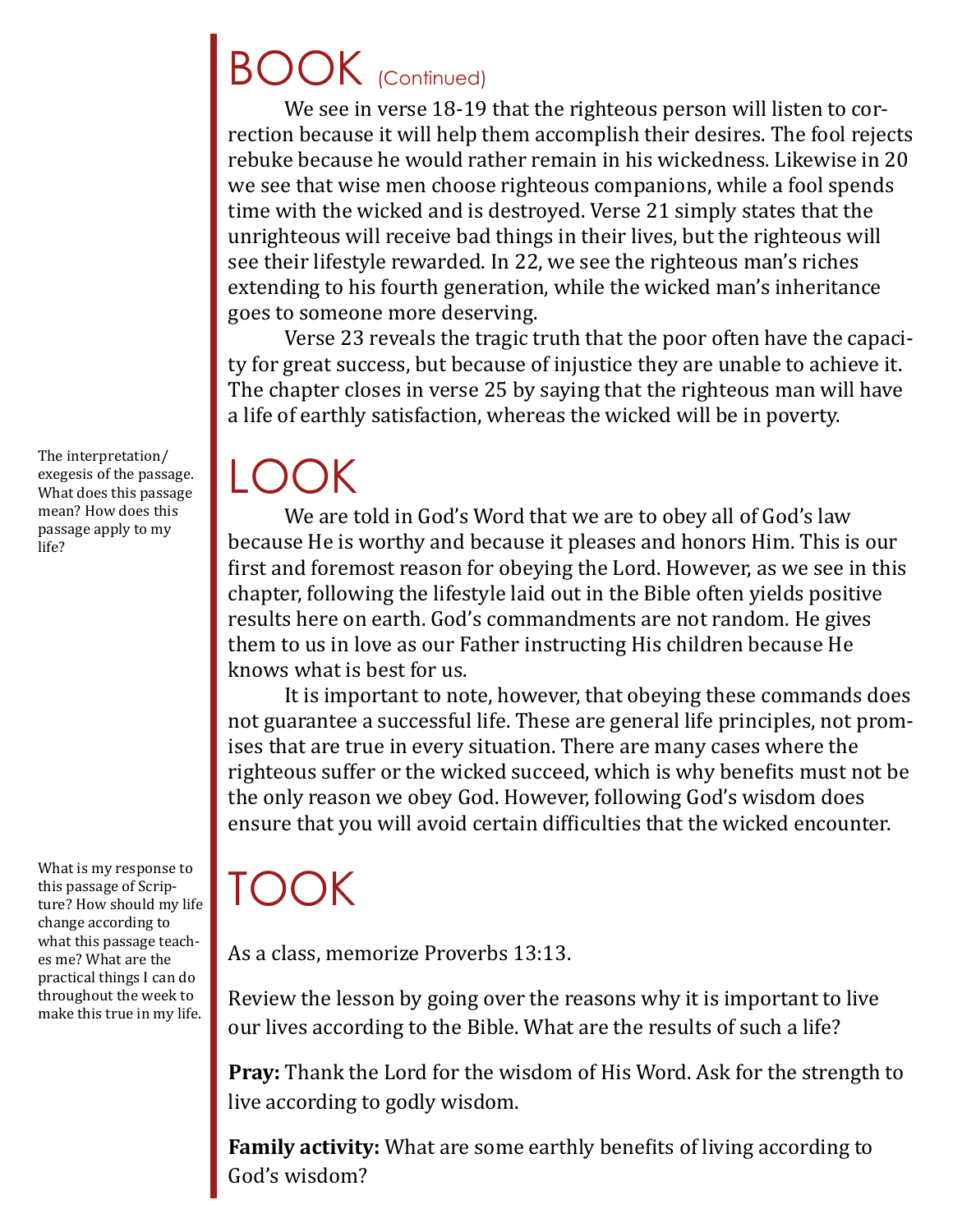## FURTHER STUDY

### **Commentary on Proverbs 13 by Matthew Henry**

#### **Chapter 13**

#### [Pro 13:1](https://www.blueletterbible.org/kjv/proverbs/13/1/s_641001)

Among the children of the same parents it is no new thing for some to be hopeful and others the contrary; now here we are taught to distinguish.

- 1. There is great hope of those that have a reverence for their parents, and are willing to be advised and admonished by them. He is *a wise son,* and is in a far way to be wiser, that *hears his father's instruction,* desires to hear it, regards it, and complies with it, and does not merely give it the hearing.
- 2. There is little hope of those that will not so much as *hear rebuke* with any patience, but scorn to submit to government and scoff at those that deal faithfully with them. How can those mend a fault who will not be told of it, but count those their enemies who do them that kindness? [Pro 13:2](https://www.blueletterbible.org/kjv/proverbs/13/2/s_641002)

#### Note,

 1. If that which comes from within, out of the heart, be good, and from a good treasure, it will return with advantage. Inward comfort and satisfaction will be daily bread; nay, it will be a continual feast to those who delight in that communication which is *to the use of edifying.*

2. Violence done will recoil in the face of him that does it: *The soul of the transgressors* that harbours and plots mischief, and vents it by word and deed, *shall eat violence;* they shall have their belly full of it. *Reward her as she has rewarded thee,* [Rev. 18:6.](https://www.blueletterbible.org/kjv/revelation/18/6/s_1185006) Every man shall drink as he brews, eat as he speaks; for by our words we must be justified or condemned, [Mt. 12:37.](https://www.blueletterbible.org/kjv/matthew/12/37/s_941037) As our fruit is, so will our food be, [Rom. 6:21,](https://www.blueletterbible.org/kjv/romans/6/21/s_1052021) 22[.](https://www.blueletterbible.org/kjv/proverbs/13/3/s_641003)

#### [Pro 13:3](https://www.blueletterbible.org/kjv/proverbs/13/3/s_641003)

Note,

- 1. A guard upon the lips is a guard to the soul. He that is cautious, that thinks twice before he speaks once, that, if he have *thought evil, lays his hand upon his mouth* to suppress it, that keeps a strong bridle on his tongue and a strict hand on that bridle, he *keeps his soul* from a great deal both of guilt and grief and saves himself the trouble of many bitter reflections on himself and reflections of others upon him.
- 2. There is many a one ruined by an ungoverned tongue: *He that opens widely his lips,* to let our *quod in buccam venerit-whatever comes uppermost,* that loves to bawl, and bluster, and make a noise, and affects such a liberty of speech as bids defiance both to God and man, he *shall have destruction.* it will be the destruction of his reputation, his interest, his comfort, and his soul for ever, <u>Jam. 3:6</u>.

[Pro 13:4](https://www.blueletterbible.org/kjv/proverbs/13/4/s_641004)

Here is,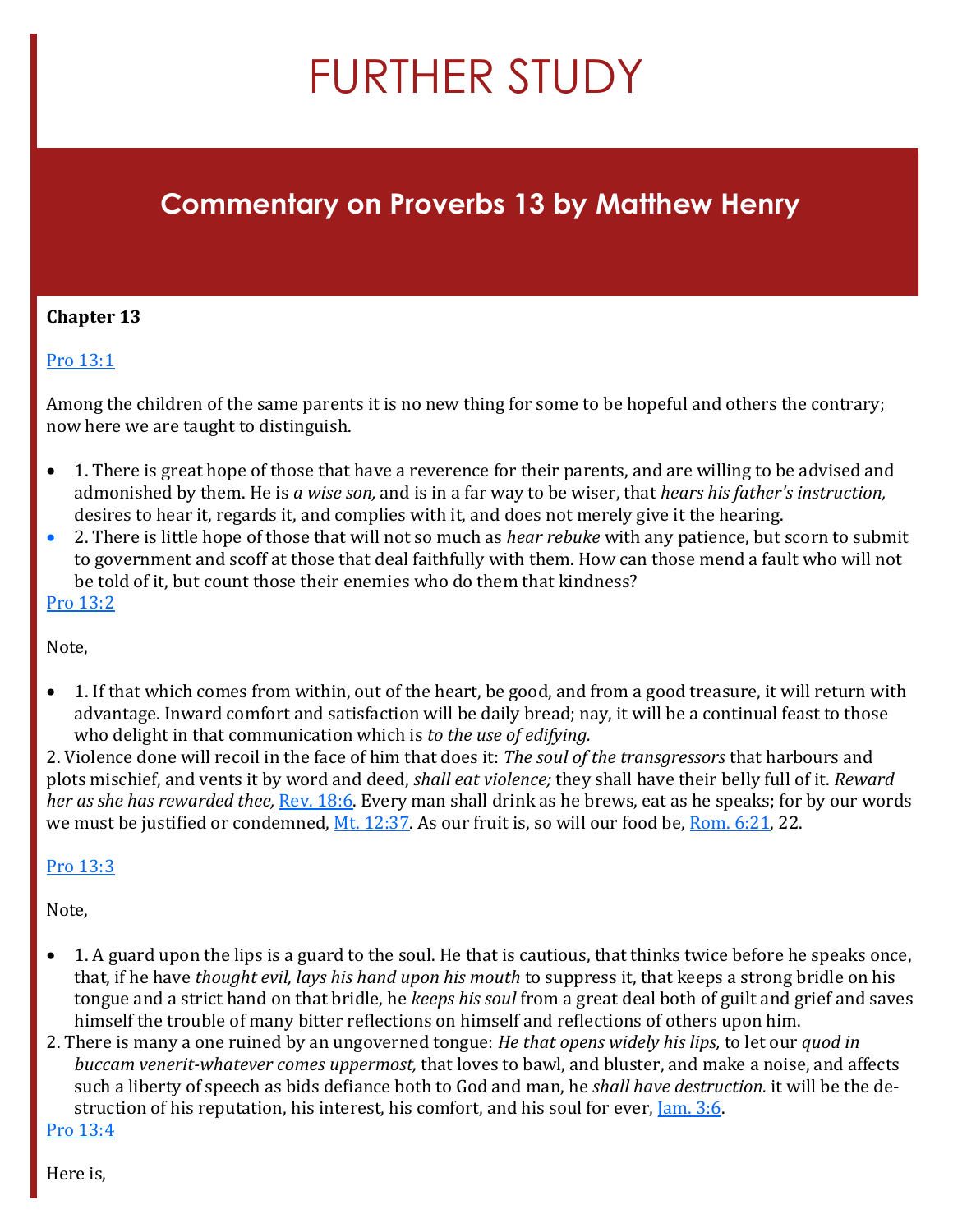- 1. The misery and shame of the slothful. See how foolish and absurd they are; they desire the gains which the diligent get, but they hate the pains which the diligent take; they covet every thing that is to be coveted, but will do nothing that is to be done; and therefore it follows, They have nothing; for he that will not labour let him hunger, and let him not *eat,* [2 Th. 3:10.](https://www.blueletterbible.org/kjv/2thessalonians/3/10/s_1119010) *The desire of the slothful,* which should be his excitement, is his torment, which should make him busy, makes him always uneasy, and is really a greater toil to him than labour would be.
- 2. The happiness and honour of the diligent: Their *soul shall be made fat;* they shall have abundance, and shall have the comfortable enjoyment of it, and the more for its being the fruit of their diligence. This is especially true in spiritual affairs. Those that rest in idle wishes know not what the advantages of religion are; whereas those that take pains in the service of God find both the pleasure and profit of it[.](https://www.blueletterbible.org/kjv/proverbs/13/5/s_641005)

#### [Pro 13:5](https://www.blueletterbible.org/kjv/proverbs/13/5/s_641005)

Note,

- 1. Where grace reigns sin is loathsome. It is the undoubted character of every *righteous man* that he *hates lying* (that is, all sin, for every sin is a lie, and particularly all fraud and falsehood in commerce and conversation), not only that he will not tell a lie, but he abhors lying, from a rooted reigning principle of love to truth and justice, and conformity to God.
- 2. Where sin reigns the *man is loathsome.* If his eyes were opened, and his conscience awakened, he would be so to himself, he would *abhor himself and repent in dust and ashes;* however, he is so to God and all good men; particularly, he makes himself so by lying, than which there is nothing more detestable. And, though he may think to face it out awhile, yet he will *come to shame* and contempt at last and will blush to show his face, [Dan. 12:2.](https://www.blueletterbible.org/kjv/daniel/12/2/s_862002)

#### [Pro 13:6](https://www.blueletterbible.org/kjv/proverbs/13/6/s_641006)

#### See here,

- 1. Saints secured from ruin. Those that are *upright in their way,* that mean honestly in all their actions, adhere conscientiously to the sacred and eternal rules of equity, and deal sincerely both with God and man, their integrity will keep them from the temptations of Satan, which shall not prevail over them, the reproaches and injuries of evil men, which shall not fasten upon them, to do them any real mischief, [Ps. 25:21.](https://www.blueletterbible.org/kjv/psalms/25/21/s_503021)
- Hic murus aheneus esto, nil conscire sibi.
- Be this thy brazen bulwark of defence,
- Still to preserve thy conscious innocence.

 2. Sinners secured for ruin. Those that are wicked, even their wickedness will be their overthrow at last, and they are held in the cords of it in the mean time. Are they corrected, destroyed? It is their own wickedness that corrects them, that destroys them; they alone shall bear it.

#### [Pro 13:7](https://www.blueletterbible.org/kjv/proverbs/13/7/s_641007)

This observation is applicable,

- I. To men's worldly estate. The world is a great cheat, not only the things of the world, but the men of the world. *All men are liars.* Here is an instance in two sore evils under the sun:-
- 1. Some that are really poor would be thought to be rich and are thought to be so; they trade and spend as if they were rich, make a great bustle and a great show as if they had hidden treasures, when perhaps, if all their debts were paid, they are not worth a groat. This is sin, and will be shame; many a one hereby ruins his family and brings reproach upon his profession of religion. Those that thus live above what they have choose to be subject to their own pride rather than to God's providence, and it will end accordingly.
- 2. Some that are really rich would be thought to be poor, and are thought to be so, because they sordidly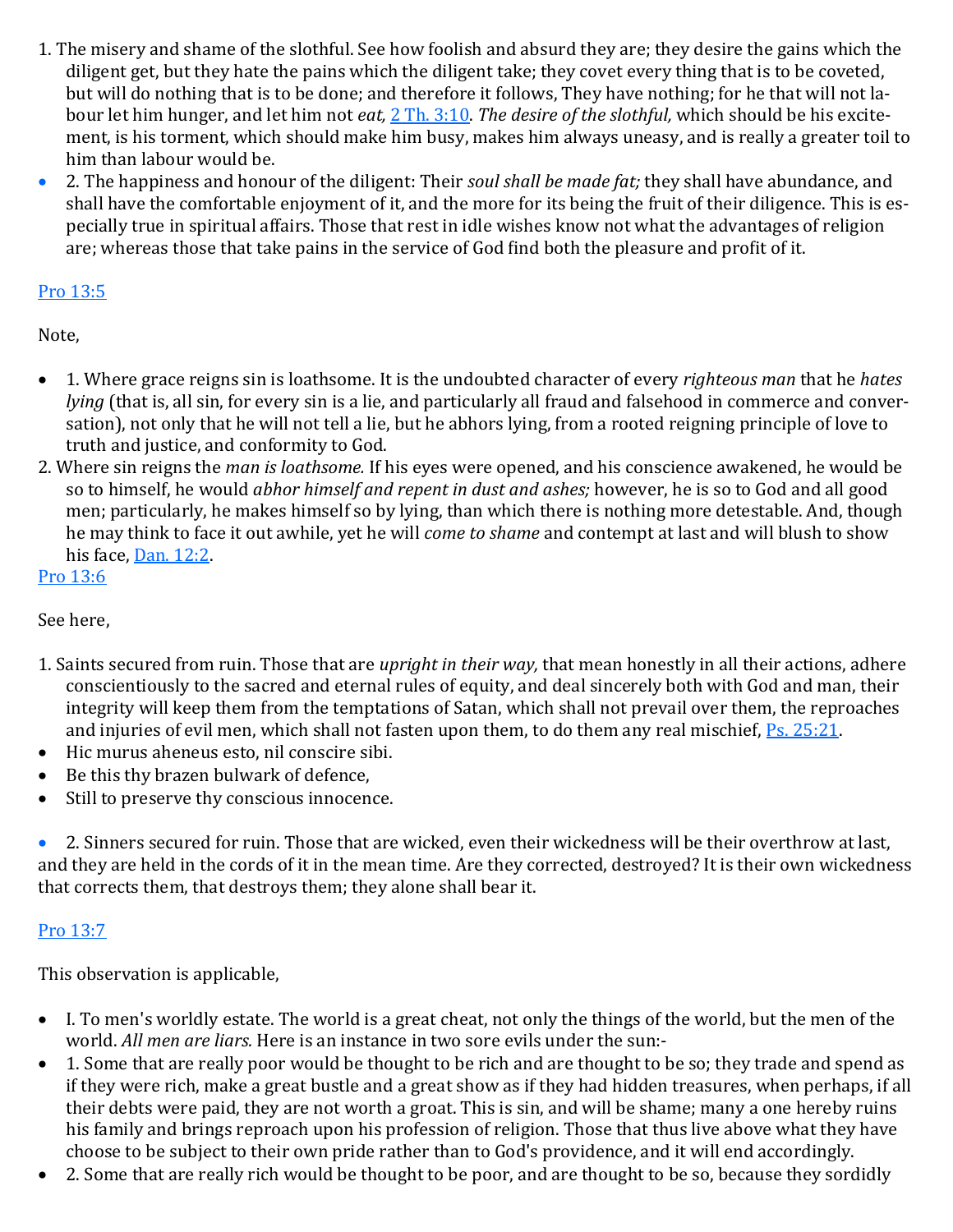and meanly live below what God has given them, and choose rather to bury it than to use it, **Eccl. 6:1**, 2. In this there is an ingratitude to God, injustice to the family and neighbourhood, and uncharitableness to the poor.

 II. To their spiritual state. Grace is the riches of the soul; it is true riches; but men commonly misrepresent themselves, either designedly or through mistake and ignorance of themselves.

- 1. There are many presuming hypocrites, that are really poor and empty of grace and yet either think themselves rich, and will not be convinced of their poverty, or pretend themselves rich, and will not own their poverty.
- 2. There are many timorous trembling Christians, that are spiritually rich, and full of grace, and yet think themselves poor, and will not be persuaded that they are rich, or, at least, will not own it; by their doubts and fears, their complaints and griefs, they *make themselves poor.* The former mistake is destroying at last; this is disquieting in the mean time.

#### [Pro 13:8](https://www.blueletterbible.org/kjv/proverbs/13/8/s_641008)

We are apt to judge of men's blessedness, at least in this world, by their wealth, and that they are more or less happy accordingly as they have more or less of this world's goods; but Solomon here shows what a gross mistake it is, that we may be reconciled to a poor condition, and may neither covet riches ourselves nor envy those that have abundance.

- 1. Those that are rich, if by some they are respected for their riches, yet, to balance that, by others they are envied and struck at, and brought in danger of their lives, which therefore they are forced to ransom with their riches. *Slay us not, for we have treasures in the field,* [Jer. 41:8.](https://www.blueletterbible.org/kjv/jeremiah/41/8/s_786008) Under some tyrants, it has been crime enough to be rich; and how little is a man beholden to his wealth when it only serves to redeem that life which otherwise would not have been exposed!
- 2. Those that are poor, if by some, that should be their friends, they are despised and overlooked, yet, to balance that, they are also despised and overlooked by others that would be their enemies if they had any thing to lose: *The poor hear not rebuke,* are not censured, reproached, accused, nor brought into trouble, as the rich are; for nobody thinks it worth while to take notice of them. When the rich Jews were carried captives to Babylon *the poor of the land were left,* [2 Ki. 25:12.](https://www.blueletterbible.org/kjv/2kings/25/12/s_338012) Welcome nothing, once in seven years. *Cantabit vacuus coram latrone viator*-*When a traveller is met by a robber he will rejoice at not having much property about him.*

#### [Pro 13:9](https://www.blueletterbible.org/kjv/proverbs/13/9/s_641009)

Here is,

- 1. The comfort of good men flourishing and lasting: *The light of the righteous rejoices,* that is, it increases, and makes them glad. Even their outward prosperity is their joy, and much more those gifts, graces, and comforts, with which their souls are illuminated; these *shine more and more,* ch. 4:18. The Spirit is their light, and he gives them a fulness of joy, and *rejoices to do them good.*
- 2. The comfort of bad men withering and dying: *The lamp of the wicked* burns dimly and faint; it looks melancholy, like a taper in an urn, and it will shortly *be put out* in utter darkness, [Isa. 50:11.](https://www.blueletterbible.org/kjv/isaiah/50/11/s_729011) The light of the righteous is as that of the sun, which may be eclipsed and clouded, but will continue; that of the wicked is as a lamp of their own kindling, which will presently go out and is easily put out.

[Pro 13:10](https://www.blueletterbible.org/kjv/proverbs/13/10/s_641010)

Note,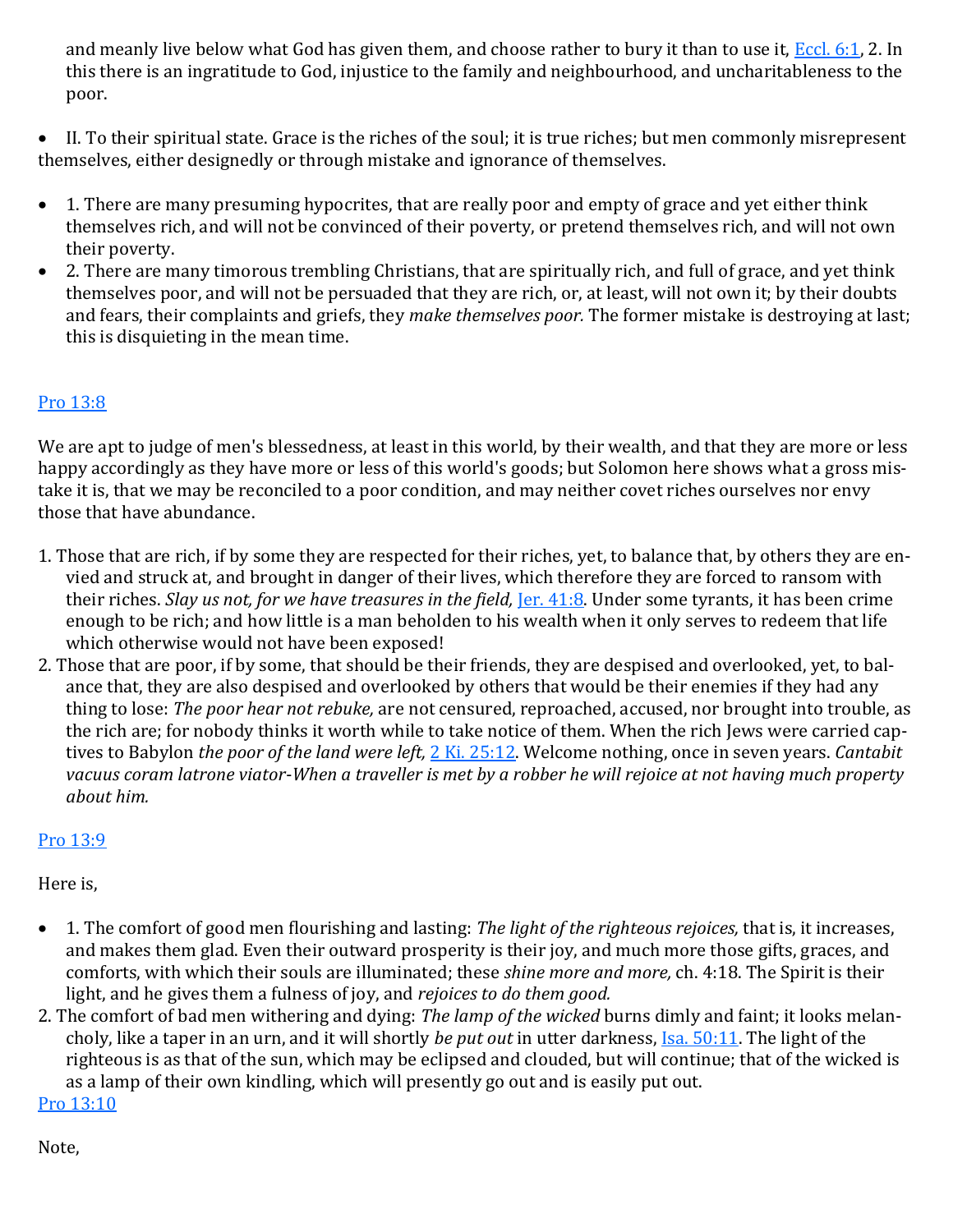- 1. Foolish pride is the great make-bate. Would you know *whence come wars and fightings?* They come from this root of bitterness. Whatever hand other lusts may have in contention (passion, envy, covetousness), pride has the great hand; it is its pride that it will itself sow discord and needs no help. Pride makes men impatient of contradiction in either their opinions or their desires, impatient of competition and rivalship, impatient of contempt, or any thing that looks like a slight, and impatient of concession, and receding, from a conceit of certain right and truth on their side; and hence arise quarrels among relations and neighbours, quarrels in states and kingdoms, in churches and Christian societies. Men will be revenged, will not forgive, because they are proud.
- 2. Those that are humble and peaceable are wise and *well advised.* Those that will ask and take advice, that will consult their own consciences, their Bibles, their ministers, their friends, and will do nothing rashly, are wise, as in other things, so in this, that they will humble themselves, will stoop and yield, to preserve quietness and prevent quarrels.

#### [Pro 13:11](https://www.blueletterbible.org/kjv/proverbs/13/11/s_641011)

This shows that riches wear as they are won and woven.

- 1. That which is won ill will never wear well, for a curse attends it which will waste it, and the same corrupt dispositions which incline men to the sinful ways of getting well incline them to the like sinful ways of spending: *Wealth gotten by vanity* will be bestowed upon vanity, and then it *will be diminished.* That which is got by such employments as are not lawful, or not becoming Christians, such as only serve to feed pride and luxury, that which is got by gaming or by the stage, may as truly be said to be *gotten by vanity* as that which is got by fraud and lying, and *will be diminished. De male quaesitis vix gaudet tertius haeres-Ill-gotten wealth will scarcely be enjoyed by the third generation.*
- 2. That which is got by industry and honesty will grow more, instead of growing less; it will be a maintenance; it will be an inheritance; it will be an abundance. *He that labours, working with his hands, shall* so *increase* as that he shall *have to give to him that needs* [\(Eph. 4:28\)](https://www.blueletterbible.org/kjv/ephesians/4/28/s_1101028); and, when it comes to that, it will increase yet more and more.

#### [Pro 13:12](https://www.blueletterbible.org/kjv/proverbs/13/12/s_641012)

Note,

- 1. Nothing is more grievous than the disappointment of a raised expectation, though not in the thing itself by a denial, yet in the time of it by a delay: *Hope deferred makes the heart sick* and languishing, fretful and peevish; but hope quite dashed kills the heart, and the more high the expectation was raised the more cutting is the frustration of it. It is therefore our wisdom not to promise ourselves any great matters from the creature, not to feed ourselves with any vain hopes from this world, lest we lay up matter for our own vexation; and what we do hope for let us prepare to be disappointed in, that, if it should prove so, it may prove the easier; and let us not be hasty.
- 2. Nothing is more grateful than to enjoy that, at last, which we have long wished and waited for: *When the desire does come* it puts men into a sort of paradise, a garden of pleasure, for *it is a tree of life.* It will aggravate the eternal misery of the wicked that their hopes will be frustrated; and it will make the happiness of heave[n t](https://www.blueletterbible.org/kjv/proverbs/13/13/s_641013)he more welcome to the saints that it is what they have earnestly longed for as the crown of their hopes.

#### [Pro 13:13](https://www.blueletterbible.org/kjv/proverbs/13/13/s_641013)

Here is,

 1. The character of one that is marked for ruin: He that *despises the word* of God, and has no regard to it, no veneration for it, nor will be ruled by it, certainly he *shall be destroyed,* for he slights that which is the only means of curing a destructive disease and makes himself obnoxious to that divine wrath which will certainly be his destruction. Those that prefer the rules of carnal policy before divine precepts, and the allurements of the world and the flesh before God's promises and comforts, despise his word, giving the prefer-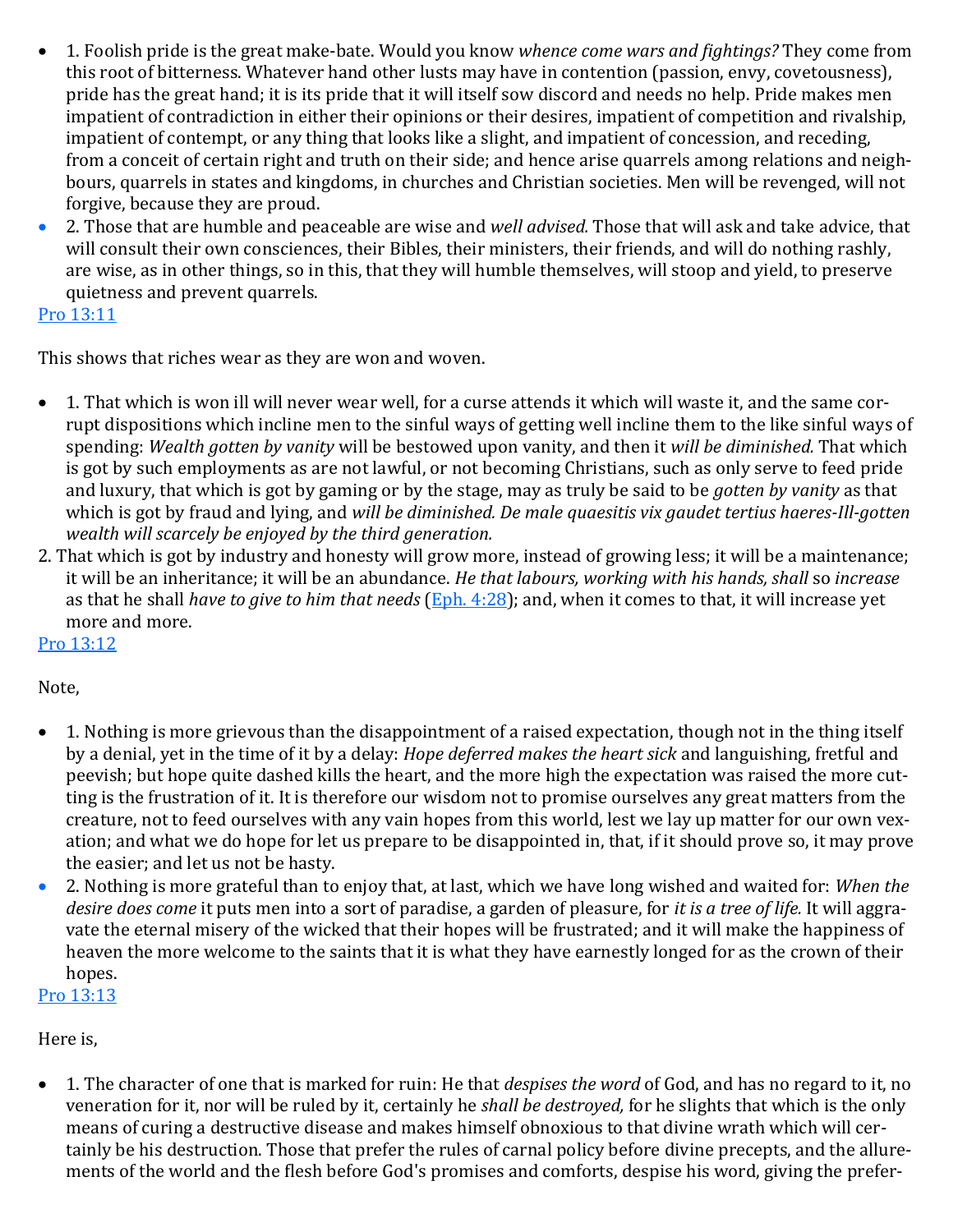ence to those things that stand in competition with it; and it is to their own just destruction: they would not take warning.

- 2. The character of one that is sure to be happy: *He that fears the commandment,* that stands in awe of God, pays a deference to his authority, has a reverence for his word, is afraid of displeasing God and incurring the penalties annexed to the commandment, shall not only escape destruction, but *shall be rewarded* for his godly fear. *In keeping the commandment there is great reward.* [Pro 13:14](https://www.blueletterbible.org/kjv/proverbs/13/14/s_641014)
- By *the law of the wise* and righteous, here, we may understand either the principles and rules by which they govern themselves or (which comes all to one) the instructions which they give to others, which ought to be as a law to all about them; and if they be so,
- 1. They will be constant springs of comfort and satisfaction, as *a fountain of life,* sending forth streams of living water; the closer we keep to those rules the more effectually we secure our own peace.
- 2. They will be constant preservatives from the temptations of Satan. Those that follow the dictates of this law will keep at a distance from the snares of sin, and so escape *the snares of death* which those run into that forsake *the law of the wise[.](https://www.blueletterbible.org/kjv/proverbs/13/15/s_641015)*

#### [Pro 13:15](https://www.blueletterbible.org/kjv/proverbs/13/15/s_641015)

If we compare not only the end, but the way, we shall find that religion has the advantage; for,

- 1. The way of saints is pleasant and agreeable: *Good understanding* gains *favour* with God and man; our Saviour grew in that favour when he *increased in wisdom.* Those that conduct themselves prudently, and order their conversation aright in every thing, that *serve Christ in righteousness, and peace, and joy in the Holy Ghost,* are *accepted of God and approved of men,* [Rom. 14:17,](https://www.blueletterbible.org/kjv/romans/14/17/s_1060017) 18. And how comfortably will that man pass through the world who is well understood and is therefore well accepted!
- 2. The way of sinners is rough and uneasy, and, for *this* reason, unpleasant to themselves, because unacceptable to others. It is *hard,* hard upon others, who complain of it, hard to the sinner himself, who can have little enjoyment of himself while he is doing that which is disobliging to all mankind. The service of sin is perfect slavery, and the road to hell is strewed with the thorns and thistles that are the products of the curse. Sinners labour in the very fire.

#### [Pro 13:16](https://www.blueletterbible.org/kjv/proverbs/13/16/s_641016)

Note,

- 1. It is wisdom to be cautious. *Every prudent* discreet *man* does all *with knowledge* (considering with himself and consulting with others), acts with deliberation and is upon the reserve, is careful not to meddle with that which he has not some knowledge of, not to launch out into business which he has not acquainted himself with, will not *deal with* those that he has not some *knowledge* of, whether they may be confided in. He is still dealing in knowledge, that he may increase the stock he has.
- 2. It is folly to be rash, as the *fool* is, who is forward to talk of things he knows nothing of and undertake that which he is no way fit for, and so *lays open his folly* and makes himself ridiculous. He *began to build and was not able to finish[.](https://www.blueletterbible.org/kjv/proverbs/13/17/s_641017)*

[Pro 13:17](https://www.blueletterbible.org/kjv/proverbs/13/17/s_641017)

Here we have,

 1. The ill consequences of betraying a trust. *A wicked messenger,* who, being sent to negotiate any business, is false to him that employed him, divulges his counsels, and so defeats his designs, cannot expect to prosper, but will certainly *fall into* some *mischief* or other, will be discovered and punished, since nothing is more hateful to God and man than the treachery of those that have a confidence reposed in them.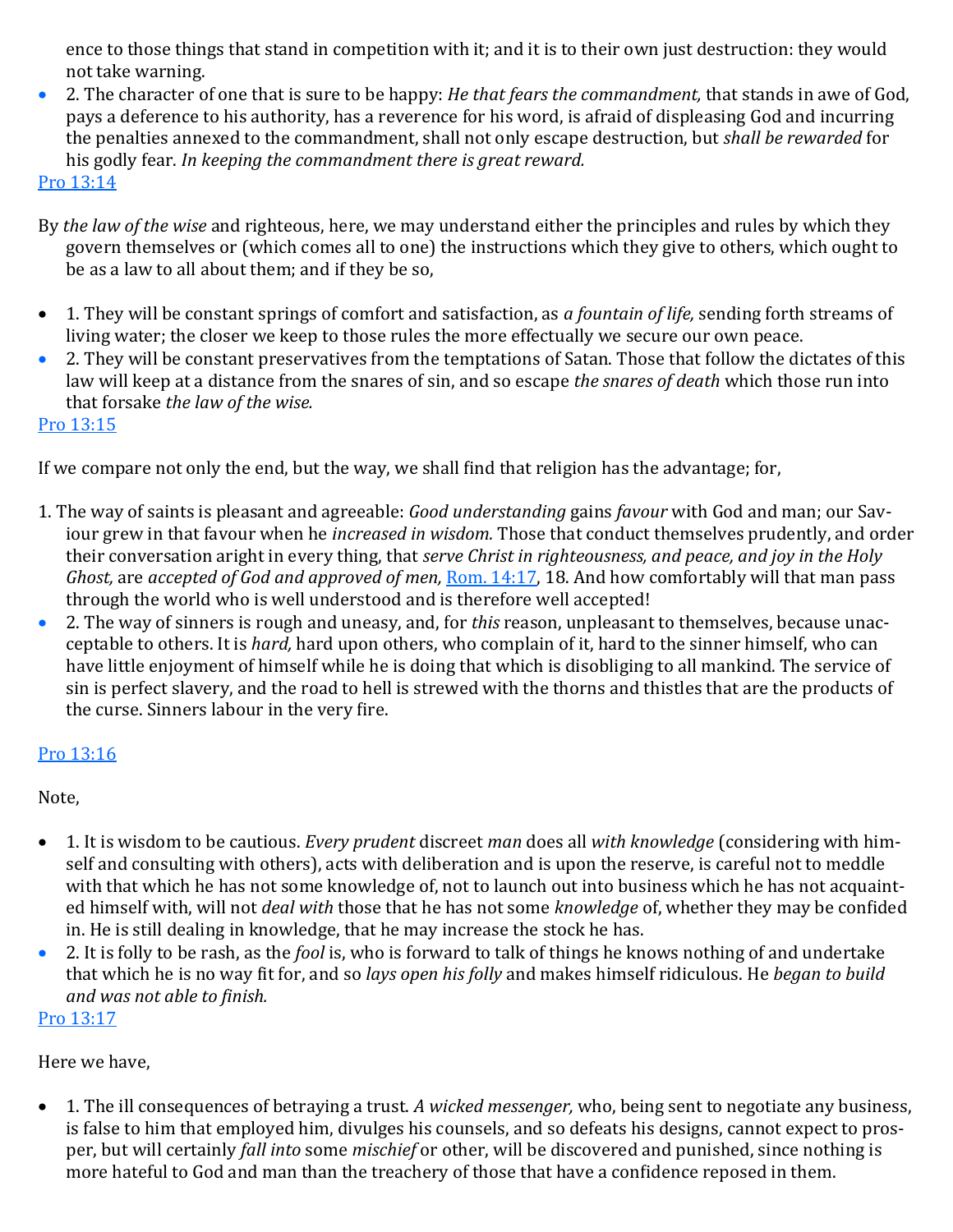2. The happy effects of fidelity: An *ambassador* who *faithfully* discharges his trust, and serves the interests of those who employ him, *is health;* he is health to those by whom and for whom he is employed, heals differences that are between them, and preserves a good understanding; he is health to himself, for he secures his own interest. This is applicable to ministers, Christ's messengers and ambassadors; those that are wicked and false to Christ and the souls of men do mischief and *fall into mischief,* but those that are faithful will find sound words to be healing words to others and themselves.

#### [Pro 13:18](https://www.blueletterbible.org/kjv/proverbs/13/18/s_641018)

Note,

- 1. He that is so proud that he scorns to be taught will certainly be abased. he that *refuses* the good *instruction* offered him, as if it were a reflection upon his honour and an abridgment of his liberty, *poverty and shame shall be to him:* he will become a beggar and live and die in disgrace; every one will despise him as foolish, and stubborn, and ungovernable.
- 2. He that is so humble that he takes it well to be told of his faults shall certainly be exalted: *He that regards a reproof,* whoever gives it to him, and will mend what is amiss when it is shown him, gains respect as wise and c[an](https://www.blueletterbible.org/kjv/proverbs/13/19/s_641019)did; he avoids that which would be a disgrace to him and is in a fair way to make himself considerable.

#### [Pro 13:19](https://www.blueletterbible.org/kjv/proverbs/13/19/s_641019)

This shows the folly of those that refuse instruction, for they might be happy and will not.

- 1. They might be happy. There are in man strong desires of happiness; God has provided for the accomplishment of those desires, and that would be *sweet to the soul,* whereas the pleasures of sense are grateful only to the carnal appetite. *The desire* of good men towards the favour of God and spiritual blessings brings that which *is sweet to their souls;* we know those that can say so by experience, [Ps. 4:6,](https://www.blueletterbible.org/kjv/psalms/4/6/s_482006) 7.
- 2. Yet they will not be happy; for *it is* an *abomination to* them *to depart from evil,* which is necessary to their being happy. Never let those expect any thing truly sweet to their souls that will not be persuaded to leave their sins, but that roll them under their tongues as a sweet morsel.

#### [Pro 13:20](https://www.blueletterbible.org/kjv/proverbs/13/20/s_641020)

Note,

- 1. Those that would be good must keep good company, which is an evidence for them that they would be good (men's character is known by the company they choose) and will be a means of making them good, of showing them the way and of quickening and encouraging them in it. He that would be himself wise must walk with those that are so, must choose such for his intimate acquaintance, and converse with them accordingly; must ask and receive instruction from them, and keep up pious and profitable talk with them. *Miss not the discourse of the elders, for they also learned of their fathers,* Ecclesiasticus 8:9. And (Ecclesiasticus 6:35), *Be willing to hear every godly discourse, and let not the parables of understanding escape thee.*
- 2. Multitudes are brought to ruin by bad company: *A companion of fools shall be broken* (so some), *shall be known* (so the Septuagint), known to be a fool; *noscitur ex socio-he is known by his company.* He *will be like them* (so some), *will be made wicked* (so others); it comes all to one, for all those, and those only, that make themselves wicked, will *be destroyed,* and those that associate with evil-doers are debauched, and so undone, and at last ascribe their death to it[.](https://www.blueletterbible.org/kjv/proverbs/13/21/s_641021)

#### [Pro 13:21](https://www.blueletterbible.org/kjv/proverbs/13/21/s_641021)

Here see,

1. How unavoidable the destruction of sinners is; the wrath of God pursues them, and all the terrors of that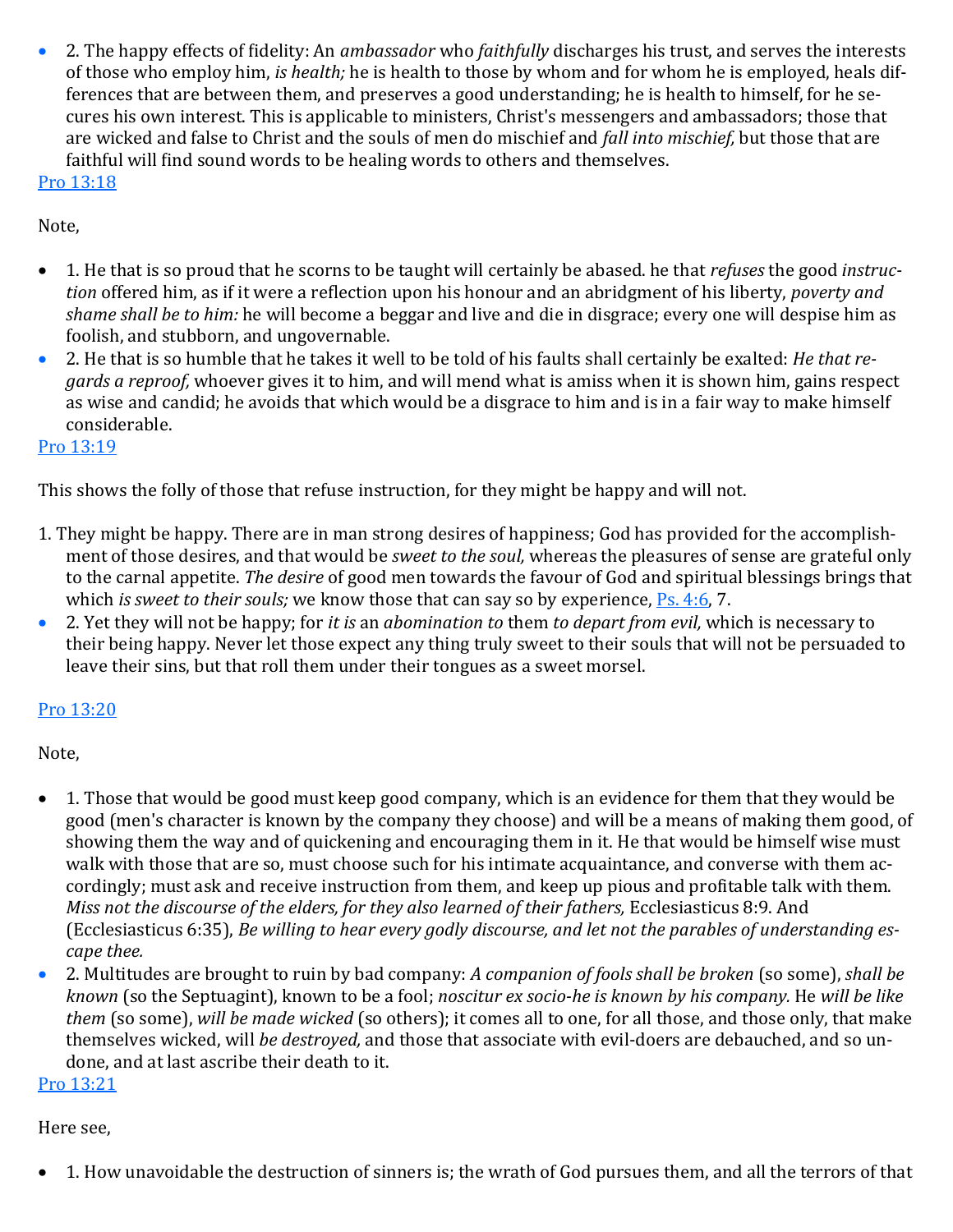wrath: *Evil pursues* them closely wherever they go, as the avenger of blood pursued the manslayer, and they have no city of refuge to flee to; they attempt an escape, but in vain. Whom God pursues he is sure to overtake. They may prosper for a while and grow very secure, but their damnation slumbers not, though they do.

 2. How indefeasible the happiness of the saints is; the God that cannot lie has engaged that *to the righteous good shall be repaid.* They shall be abundantly recompensed for all the good they have done, and all the ill they have suffered, in this world; so that, though many have been losers for their righteousness, they shall not be losers by it. Though the recompence do not come quickly, it will come in the day of payment, in the world of retribution; and it will be an abundant recompence.

#### [Pro 13:22](https://www.blueletterbible.org/kjv/proverbs/13/22/s_641022)

See here,

- 1. How *a good man's* estate lasts: He *leaves an inheritance to his children's children.* It is part of his praise that he is thoughtful for posterity, that he does not lay all out upon himself, but is in care to do well for those that come after him, not by withholding more than is meet, but by a prudent and decent frugality. He trains up his children to this, that they may leave it to their children; and especially he is careful, both by justice and charity, to obtain the blessing of God upon what he has, and to entail that blessing upon his children, without which the greatest industry and frugality will be in vain: *A good man,* by being good and doing good, by honouring the Lord with his substance and spending it in his service, secures it to his posterity; or, if he should not leave them much of this world's goods, his prayers, his instructions, his good example, will be the best entail, and the promises of the covenant will be an inheritance to his *children's children,* [Ps. 103:17.](https://www.blueletterbible.org/kjv/psalms/103/17/s_581017)
- 2. How it increases by the accession of *the wealth of the sinner* to it, for that *is laid up for the just.* If it be asked, How should good men grow so rich, who are not so eager upon the world as others are and who commonly suffer for their well-doing? It is here answered, God, in his providence, often brings into their hands that which wicked people had laid up for themselves. *The innocent shall divide the silver,* [Job 27:16,](https://www.blueletterbible.org/kjv/job/27/16/s_463016) 17. The Israelites shall spoil the Egyptians ([Ex. 12:36\)](https://www.blueletterbible.org/kjv/exodus/12/36/s_62036) and *eat the riches of the Gentiles,* [Isa. 61:6.](https://www.blueletterbible.org/kjv/isaiah/61/6/s_740006)

#### [Pro 13:23](https://www.blueletterbible.org/kjv/proverbs/13/23/s_641023)

See here,

- 1. How a small estate may be improved by industry, so that a man, by making the best of every thing, may live comfortably upon it: *Much food is in the tillage of the poor,* the poor farmers, that have but a little, but take pains with that little and husband it well. Many make it an excuse for their idleness that they have but a little to work on, a very little to be doing with; but the less compass the field is of the more let the skill and labour of the owner be employed about it, and it will turn to a very good account. Let him dig, and he needs not beg.
- 2. How a great estate may be ruined by indiscretion: *There is that* has a great deal, but it *is destroyed* and brought to nothing *for want of judgment,* that is, prudence in the management of it. Men over-build themselves or over-buy themselves, keep greater company, or a better table, or more servants, than they can afford, suffer what they have to go to decay and do not make the most of it; by taking up money themselves, or being bound for others, their estates are sunk, their families reduced, and all *for want of judgment.*

#### [Pro 13:24](https://www.blueletterbible.org/kjv/proverbs/13/24/s_641024)

Note,

 1. To the education of children in that which is good there is necessary a due correction of them for what is amiss; every child of ours is a child of Adam, and therefore has that foolishness bound up in its heart which calls for rebuke, more or less, the rod and reproof which give wisdom. Observe, It is *his* rod that must be